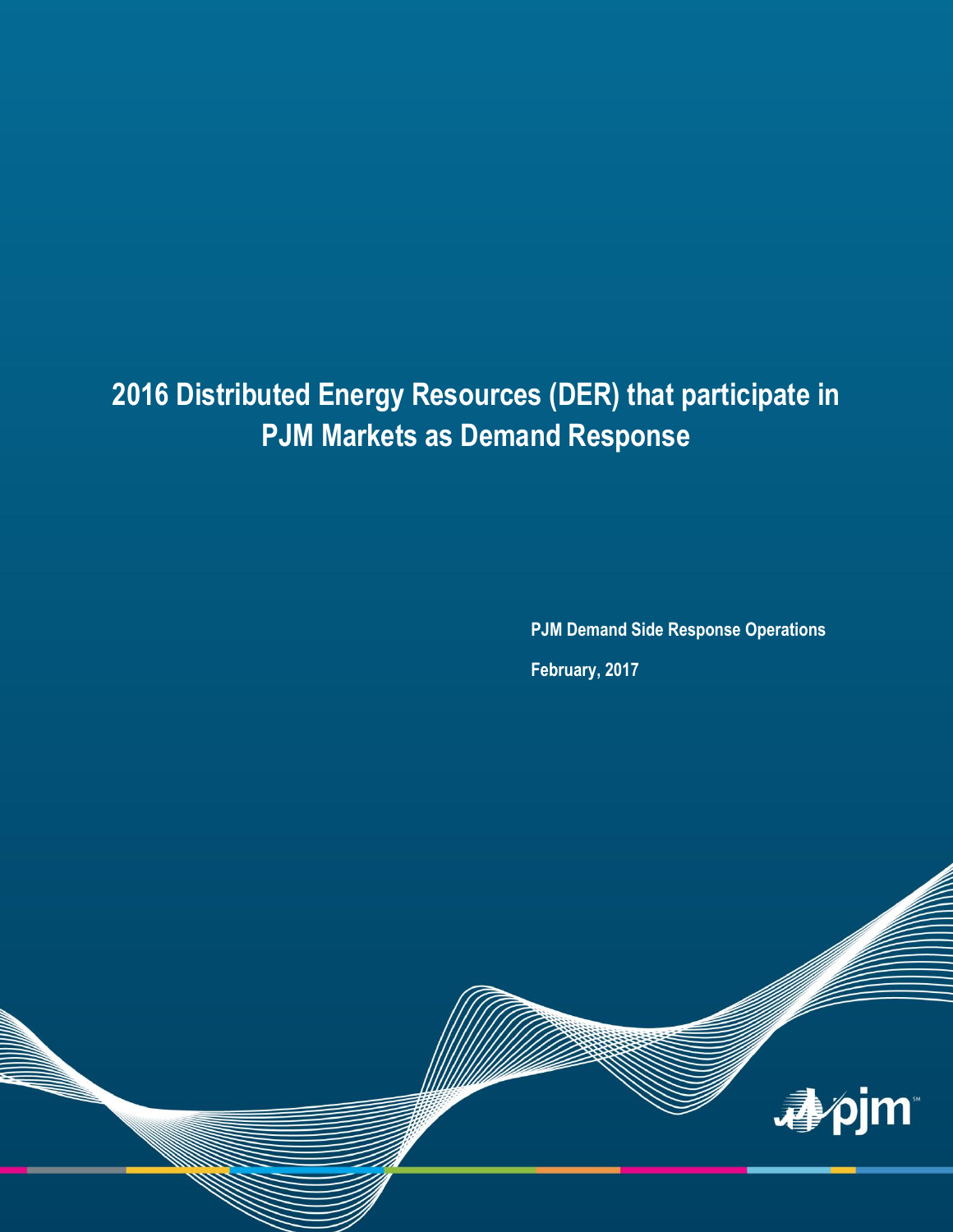

This page intentionally left blank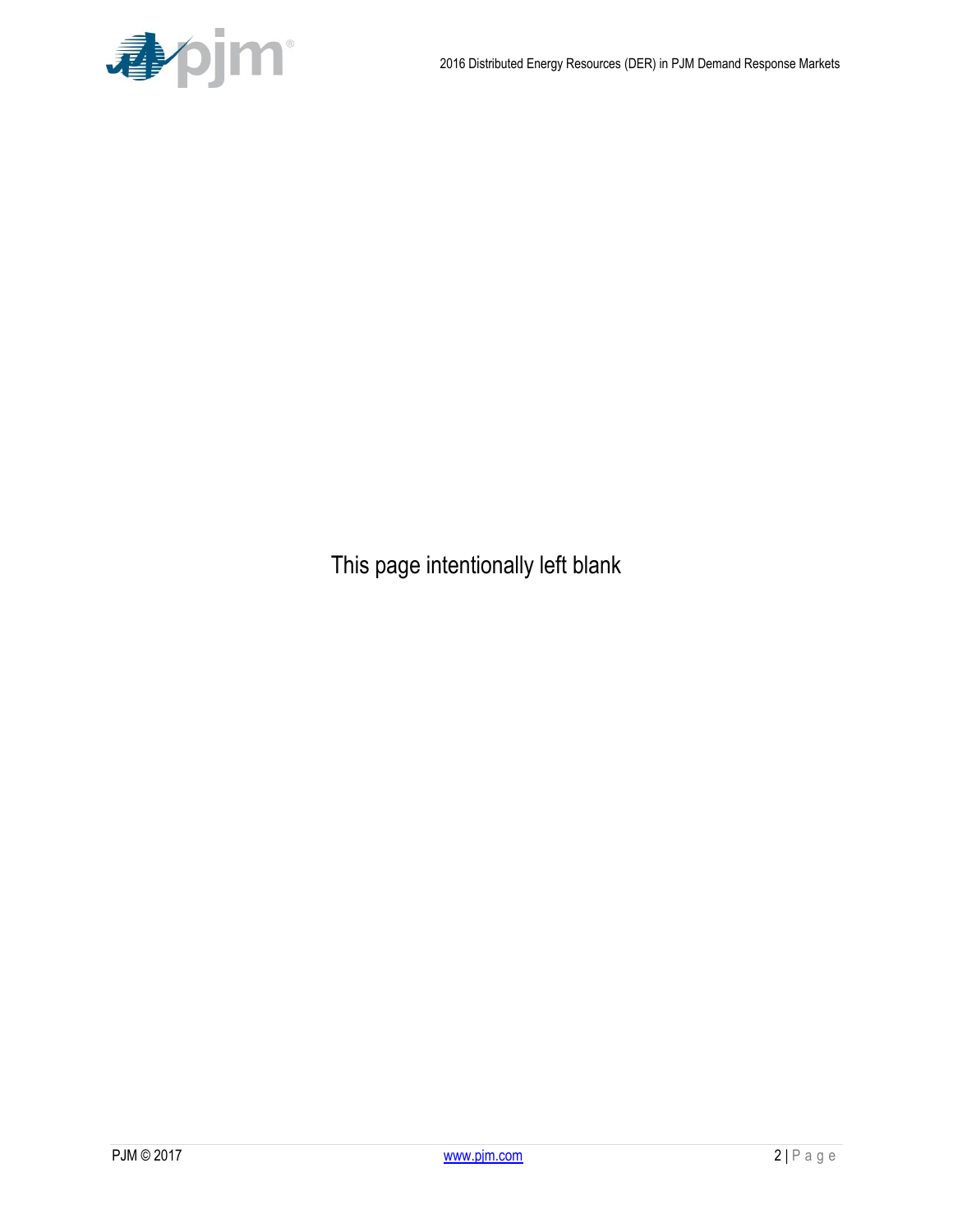

For the purposes of this report PJM will refer to behind the meter devices capable producing electricity in Demand Response as "DR DER".





DER participation in the Capacity Market as Demand Response, represented here both in MW volume and as a percentage of overall Demand Response volume, showed steady growth through 15/16 DY and then dropped by almost 50% in16/17 DY.

*Observation:* Based on discussions with CSPs, PJM believes the drop in 16/17 DY was due to U.S. Court of Appeals for the District of Columbia Circuit issuing a mandate (May 1, 2015) vacating specific RICE NESHAP and NSPS provisions for Emergency Engines with the further guidance released by the EPA on April 15, 2016.

Note: Analysis includes all Load Management Products. DER MWs are included in All DR MWs.



### **Figure 2: DR DER Registered MW Capability (16/17 DY) Geographical Distribution by EDC Size**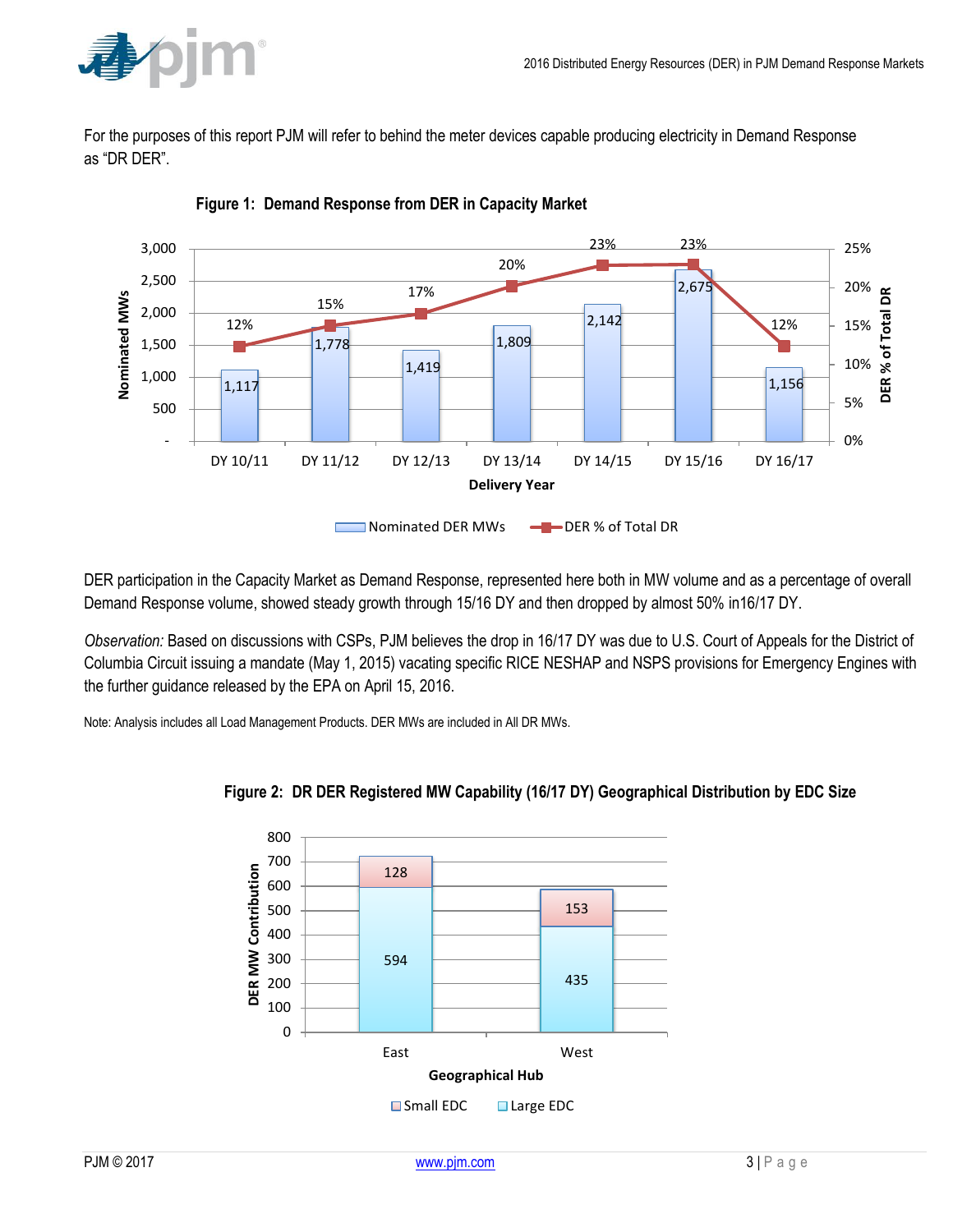

Geographical distribution of MW volume of DER participation in PJM Market as Demand Response shows the East with 722 MWs and the West with 588 MWs. Distribution by EDC shows Large EDCs make up 1,029 MWs whereas Small EDCs account for 281 MWs.

#### Notes:

- 1) "East" includes following companies: Atlantic City Electric, Baltimore Gas and Electric, Delmarva Power and Light, Jersey Central Power and Light, Metropolitan Edison, PECO Energy, Pennsylvania Electric, PPL Electric Utilities, Potomac Electric Power, Public Service Electric and Gas, Rockland Electric, UGI, Virginia Electric and Power, and Virginia Electric and Power. "West" includes: Allegheny Power, American Electric Power, American Transmission Service Inc (FE), Commonwealth Edison, Dayton Power and Light, Duke Energy Ohio and Kentucky, Duquesne Light, and East Kentucky Power Cooperative.
- 2) EDC size classification is determined according to the following criteria: "Large" are those EDC's with greater than 4 million Mwh per year; "Small" are those EDCs with less than or equal to 4 million Mwh per year.
- 3) Values are Nominated MWs for Load Management products and CSP reported load reduction MWs for economic participation. Locations that participate in both Load Management and Economic are included only once using the nominated values.



#### **Figure 3: DR DER Registered MW Capability (16/17 DY) by Zone**

Note: Values are Nominated MWs for Load Management products and CSP reported load reduction MWs for economic participation. Locations that participate in both Load Management and Economic are included only once using the nominated values.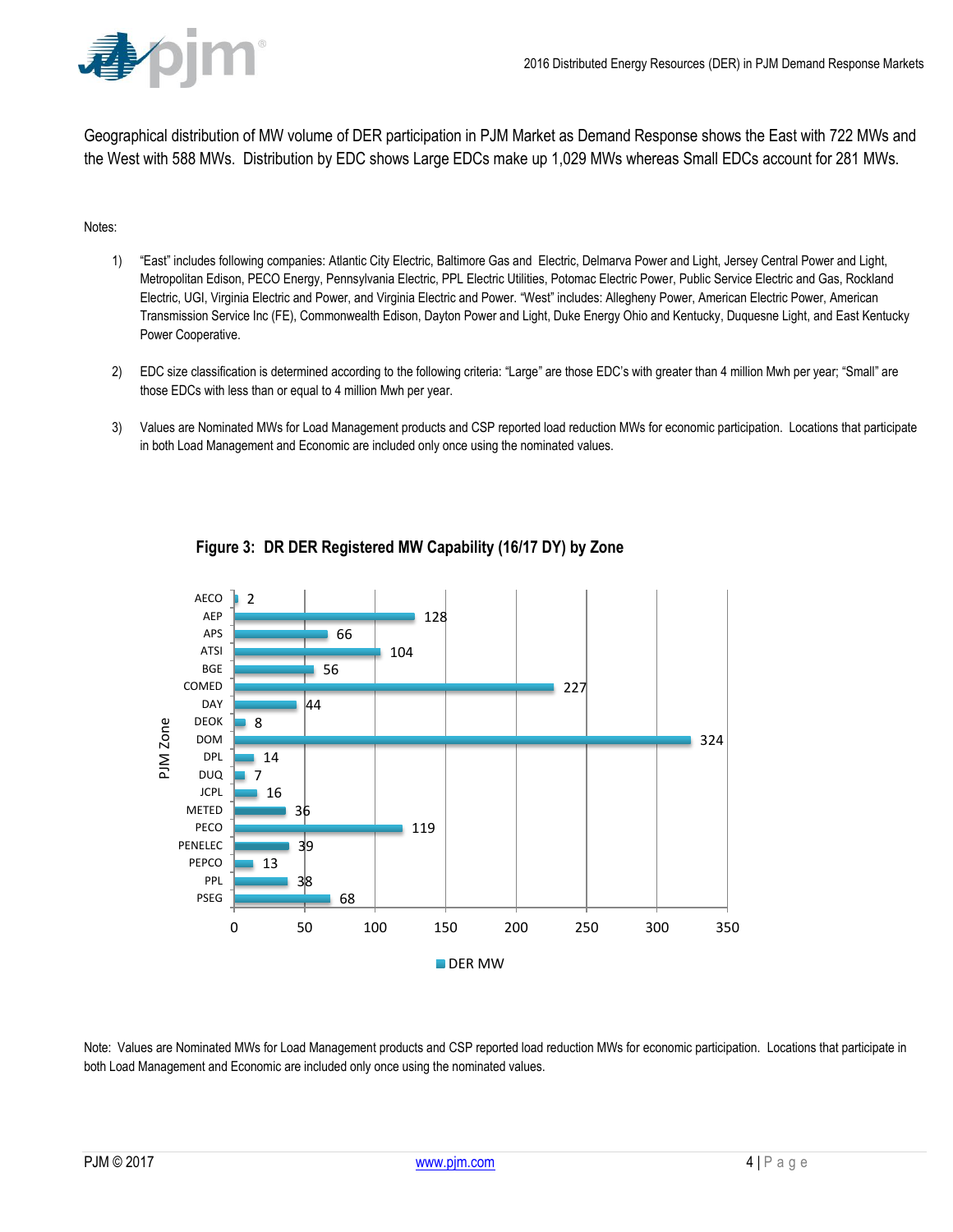

# **Figure 4: DR DER Registered MW Capability (16/17 DY) from Non-retail and Retail Behind the Meter Generation (BTMG)**

| DER position (DY 16/17) | <b>MWs</b> | # Locations |  |  |
|-------------------------|------------|-------------|--|--|
| Retail BTMG             | 1.138      | 1.293       |  |  |
| Non-retail BTMG         | 172        | 18          |  |  |
| <b>Grand Total</b>      | 1,310      | 1.311       |  |  |

DER participation as Demand Response in the Capacity Market shows a significant MW volume and number of locations with Retail BTMG as contrasted with the volume and number of locations with Non-retail BTMG. Non-Retail usually indicates generation resources at a Municipal or Cooperative Electrical Area. Retail usually indicates generation that is not behind a Muni/Coop.

Note: Values are Nominated MWs for Load Management products and CSP reported load reduction MWs for economic participation. Locations that participate in both Load Management and Economic are included only once using the nominated values.

# **Figure 5: DR DER Registered MW Capability (16/17 DY) Fuel Mix with Behind the Meter Generation**



Fuel mix for behind the meter generation that participates in Capacity Market as Demand Response for DY 2016/17 predominantly consists of diesel (74%) and natural gas (23%) which make up a combined 97% of the total fuel types.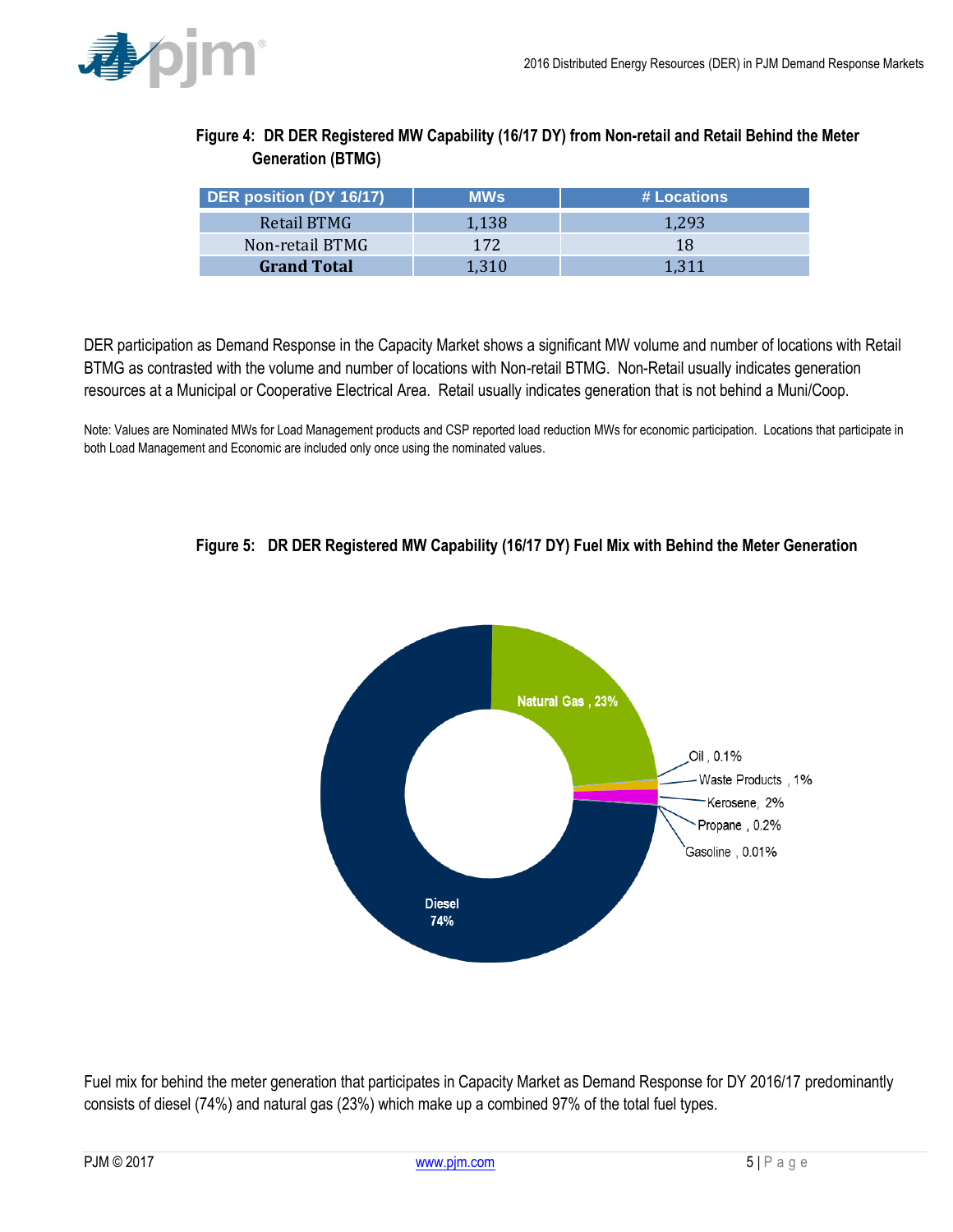



**Figure 6: DR DER Registered MW Capability (16/17 DY) by Size and ratio of Size/Load**

| <b>Total Nameplate DER MWs by Customer Load (PLC)</b> |         |         |        |         |       |                    |      |  |
|-------------------------------------------------------|---------|---------|--------|---------|-------|--------------------|------|--|
| <b>DER</b><br>Nameplate/PLC<br><b>Ratio</b>           | $0-1MW$ | $1-5MW$ | 5-10MW | 10-25MW | >25MW | <b>Grand Total</b> | %    |  |
| $0 - 25%$                                             | 4.3     | 18.5    | 20.4   | 30.6    | 36.1  | 110.0              | 8%   |  |
| 26-50%                                                | 11.1    | 61.2    | 35.8   | 62.9    | 61.1  | 232.2              | 16%  |  |
| 51-75%                                                | 18.4    | 57.0    | 32.5   | 19.4    | 20.0  | 147.3              | 10%  |  |
| 76-100%                                               | 25.3    | 69.3    | 13.0   | 46.8    | 74.7  | 229.1              | 16%  |  |
| 101-125%                                              | 27.4    | 49.1    | 32.0   | 69.8    | 67.2  | 245.4              | 17%  |  |
| >125%                                                 | 186.3   | 144.8   | 44.5   | 36.0    | 39.5  | 451.1              | 32%  |  |
| <b>Grand Total</b>                                    | 272.8   | 400.0   | 178.1  | 265.5   | 298.6 | 1,415.0            | 100% |  |

The Figure and Table above display DER capacity (as represented by the nameplate MWs) broken down by the size of the load (as represented by peak load contribution or "PLC") and the ratio of DER MW to the load MW. The ratio of DER MW output to load MW provides an indication of how big the DER is relative to the load. For example, the 0-25% category represents DER output that is less than 25% of the load. Said another way, if the DER is activated it can only offset less than 25% of the load. Each bar on the graph represents the total amount of DR and broken out by the size of the load (as represented by the PLC). Approximately 49% of all applicable locations have their DERs nameplate capacity sized to cover over 100% of the max load. Locations with DER less than 1MW (relatively small DER), had 78% (213/272 MW) of the DER MWs oversized relative to the load.

Note: "DER size" in this analysis is a DER nameplate capacity, "Load" is a Peak Load Contribution. DER Size/Load ratio illustrates DER generation capability relative to the locations load.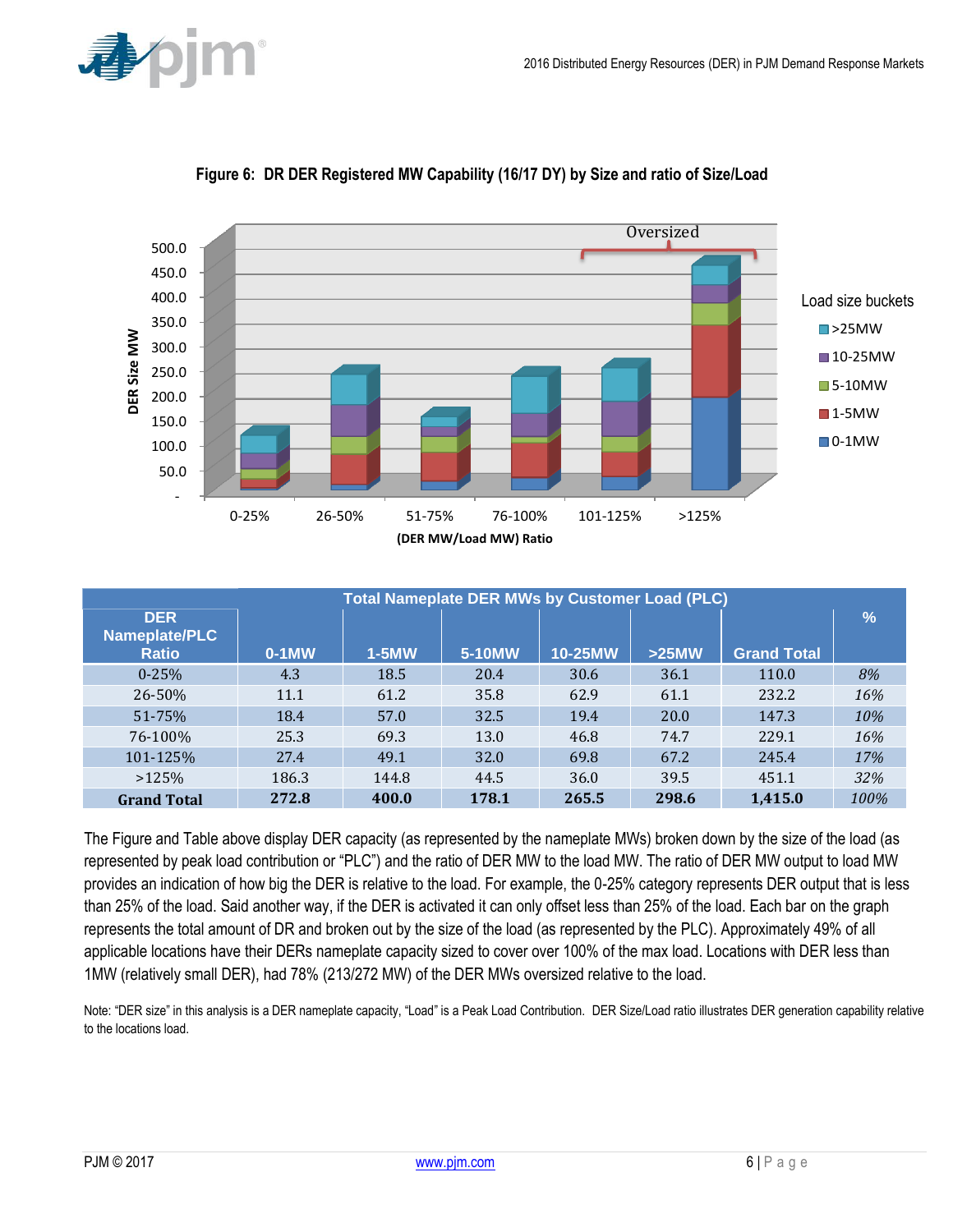



### **Figure 7: DR DER Registered MW Injection Capability (16/17 DY)**

Extracting the Nameplate Capacity MWs and load MWs from the previous figure (see Figure 6) for those locations sized to cover over 100% of max load, reveals that those DER are capable of potentially injecting an additional 252 MW into the grid. Most of these locations have loads less than 10 MW.

Note: DER MWs for locations where Nameplate MWs exceed max load MWs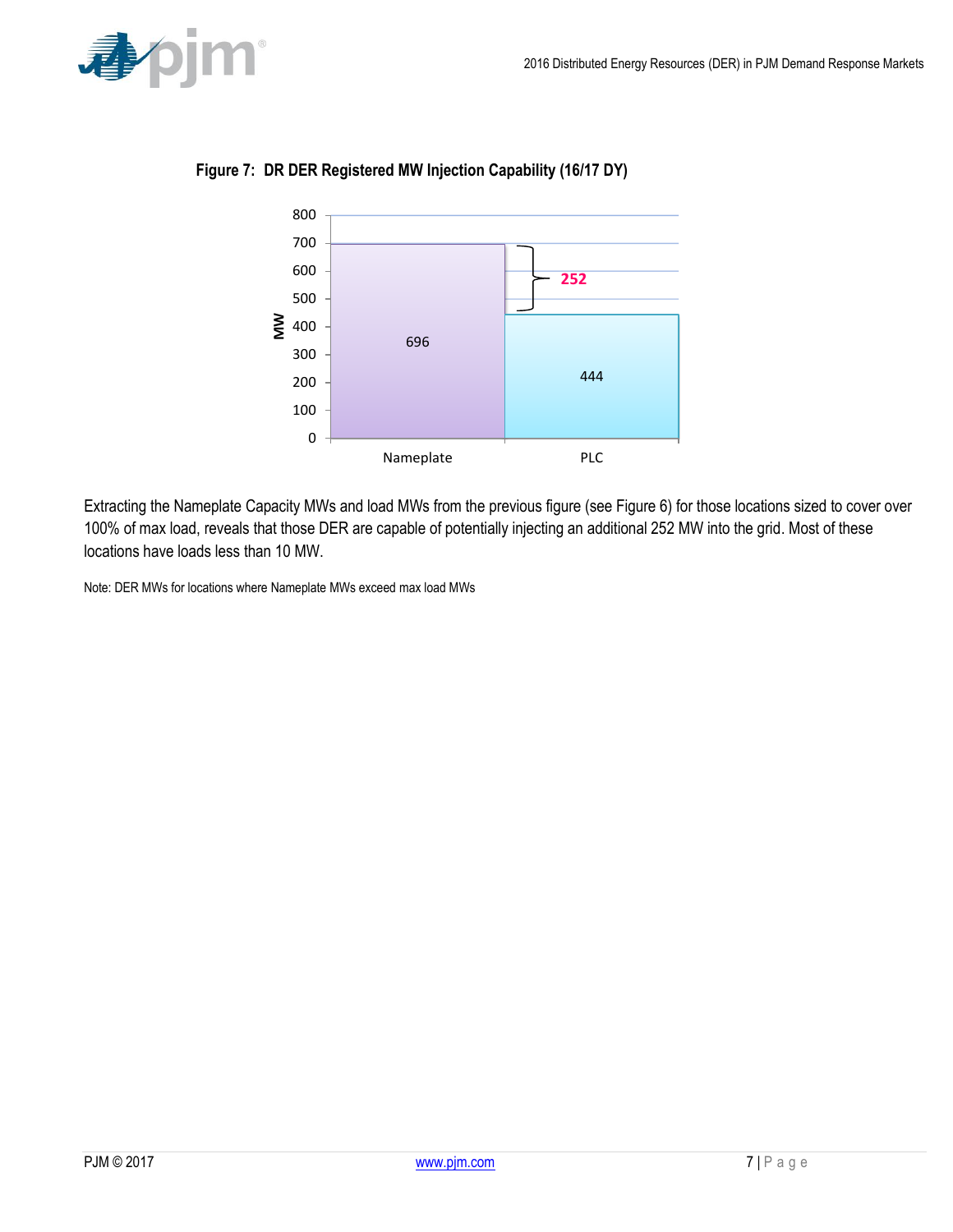



**Figure 8: PJM Demand Response Economic Energy Settled MWhs Trend**

While the total DR Economic Energy settled MWhs volumes declined over time, the share of DER participating as Demand Response remained steady, thus, driving the DER/Total DR ratio up to 41% in 2016 meaning that 41% of settled DR MWhs were from DER participation.



**Figure 9: PJM Demand Response Synchronized Reserves Settled MWhs Trend**

DR Synchronized Reserves settled MWhs trend showed steady growth over time for both DER and other resources participating as Demand Response. Thus, the DER/Total DR SR ratio remained relatively steady.

Note: PJM finding are based on extrapolation of DR capability by load reduction method submitted by curtailment service provider. PJM does not know what load reduction method was deployed in any given event.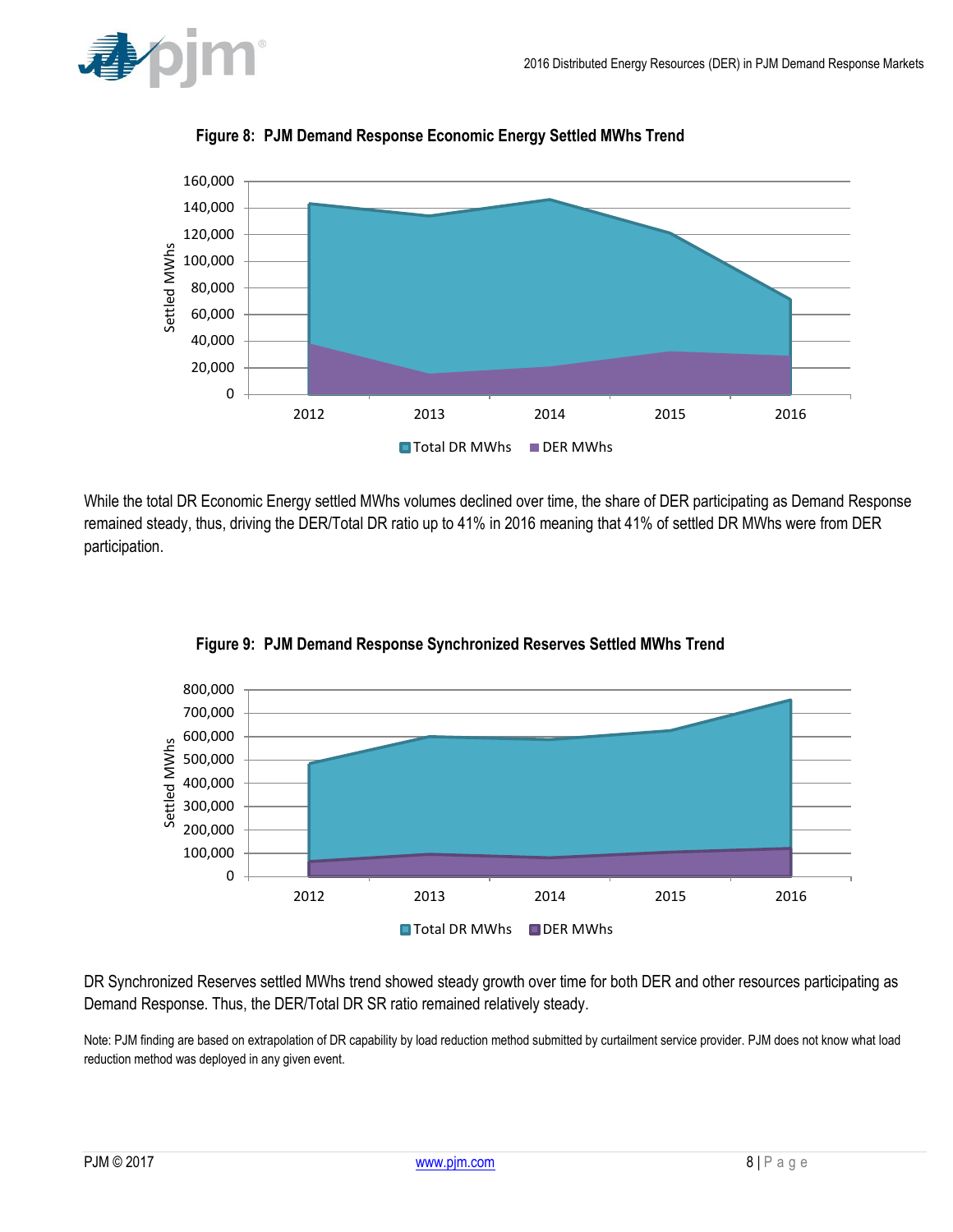



## **Figure 10: 2016 PJM Demand Response Confirmed Synch Reserve Registrations Load Reduction Methods**

Behind the meter generators represent only 12% of total Synchronized Reserves participating as Demand Response while the manufacturing sector leads with 72%.